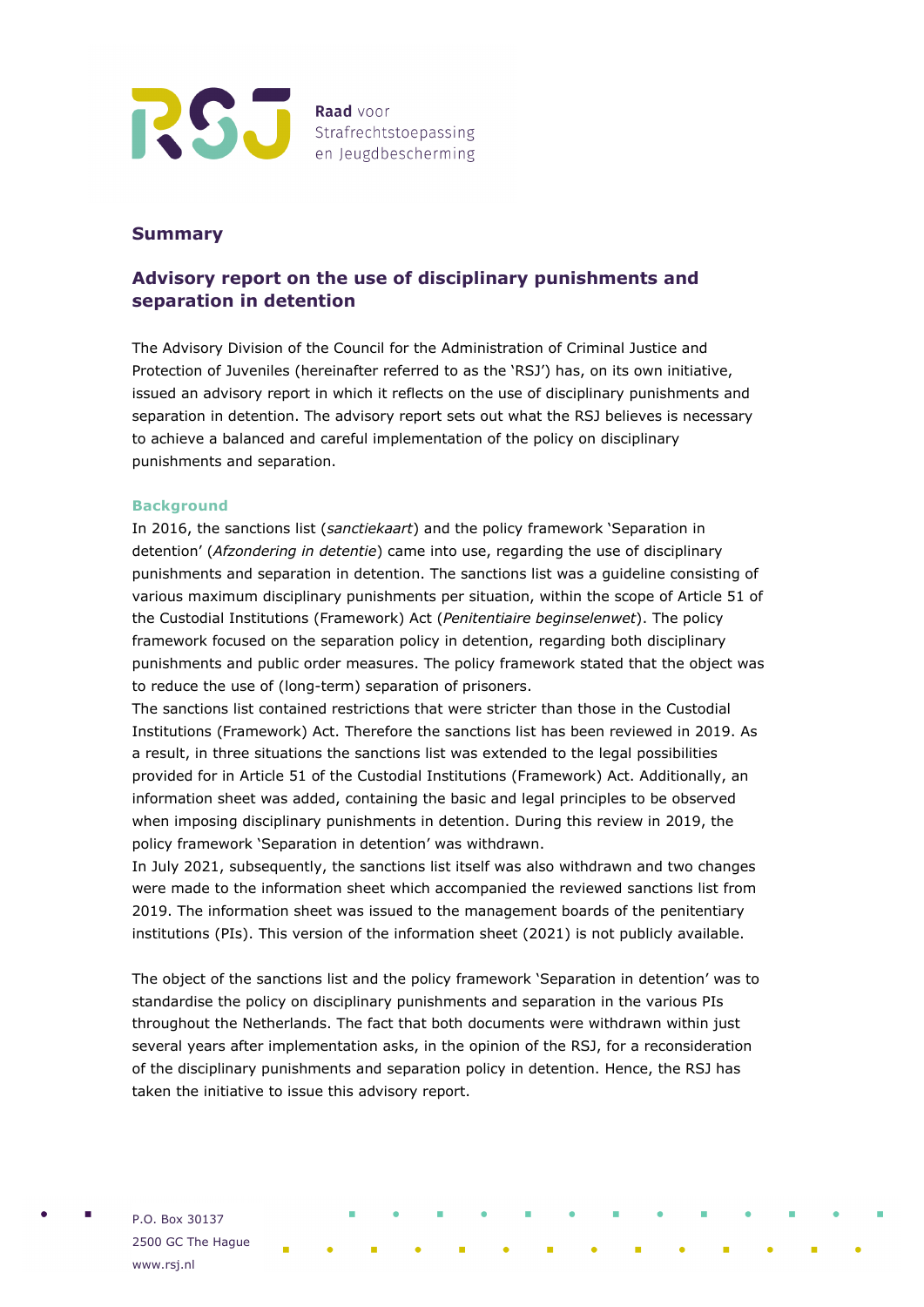#### **Conclusions**

*Additional policy necessary on disciplinary punishments and separation* In this advisory report, the RSJ observed that it is necessary to supplement existing policies through the formulation of additional policy on the use of disciplinary punishments in detention. Both the person-specific approach and the framework set out in the Custodial Institutions (Framework) Act leave a great deal of room for interpretation. It is not clear to the RSJ to what extent underlying legal principles have an effect within the abovementioned policies as this has not been made explicit. While the information sheet (2021) names various legal principles, the RSJ believes that the information provided is not exhaustive, as the resocialisation principle and the principle of minimum restrictions are not named (Article 2 of the Custodial Institutions (Framework) Act). The RSJ believes that these principles should serve as a starting point for the development of additional policy on disciplinary punishments and separation in detention settings. The RSJ is also of the opinion that the public awareness of the information sheet is inadequate, as it is not publicly available.

There are various harmful effects that a prisoner may suffer after being placed in separation, such as psychotic symptoms and symptoms typical of post-traumatic stress disorder and depression. No specific separation policy is currently available, other than as part of the person-specific approach. Therefore, the RSJ advises to develop a separation policy, in which the reduction of separation will be a concrete policy objective. Moreover, there should be worked towards the situation in which separation is no longer used as a disciplinary punishment but solely as a public order measure.

#### *The development of indication points for implementation*

In the context of legal uniformity and legal certainty, the RSJ considers it important that PI directors will develop indication points on the use of disciplinary punishments together. When doing so, PI directors should focus on achieving a positive change in the behaviour of prisoners and on preventing adverse effects of detention.

When implementing the separation policy, PI directors should constantly strive to reduce the amount of time prisoners spend in separation, avoiding solitary confinement in all cases. In addition, the RSJ advises PI directors to use more inventive and restorative special conditions when imposing suspended disciplinary punishments.

#### *Preconditions*

According to the RSJ, disciplinary punishments and separation in detention should be applied on a person-by-person basis, be accompanied by an adequate underlying reasoning, and be in accordance with the legal principles set out in Article 2 of the Custodial Institutions (Framework) Act and the principles of proportionality, subsidiarity and effectiveness. The RSJ believes that implementation on the basis of these requirements will only be possible once the following preconditions have been met: 1. The role and duties of prison officers have been reviewed, 2. Prison staff have been given further training and education, 3. Availability of a sufficient number of places in specialist detention facilities, and 4. Improvements in the registration, monitoring, analysis and evaluation of disciplinary punishments and separation in detention.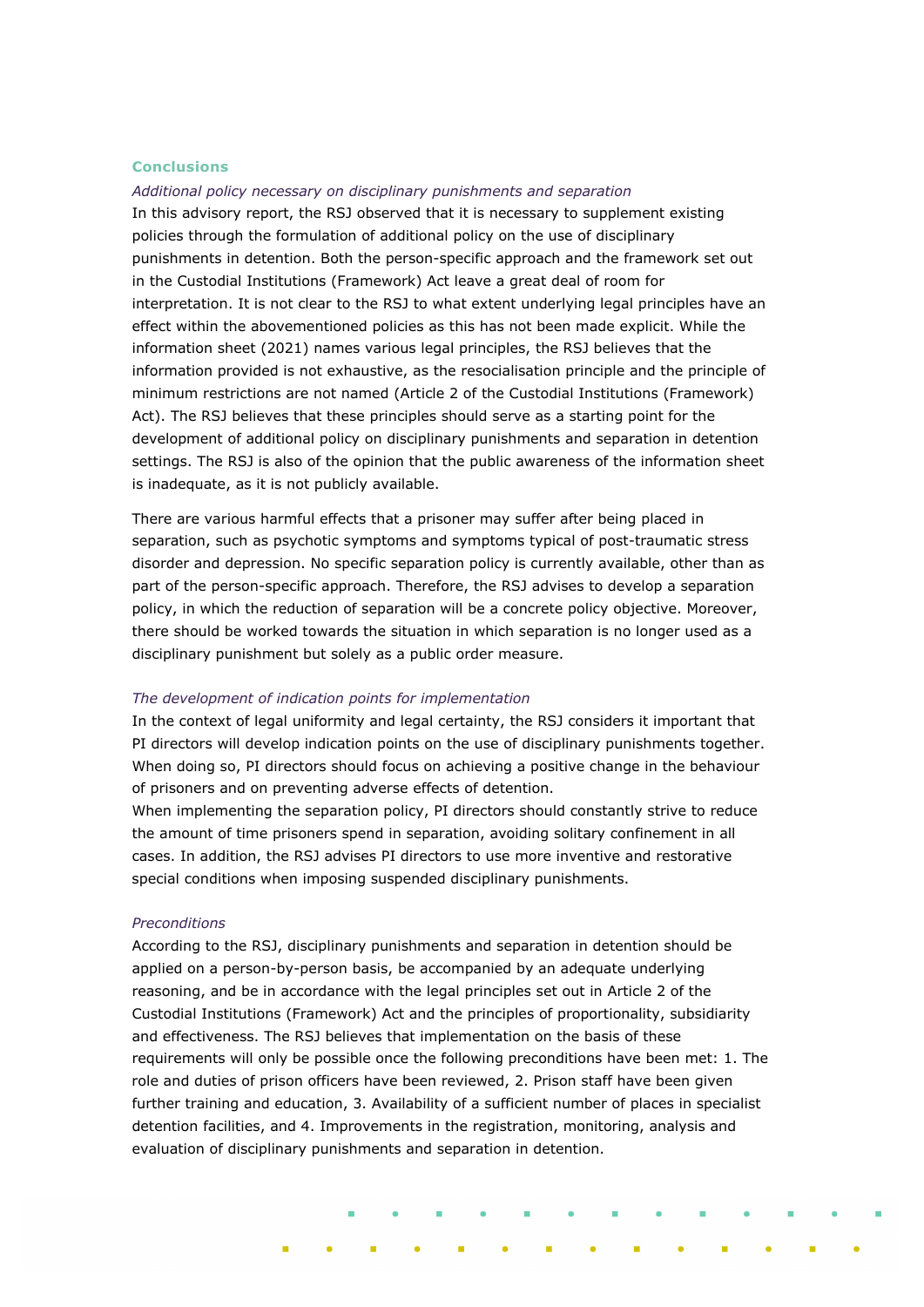#### **Recommendations**

1. Swiftly develop a policy on disciplinary punishments and separation in detention to supplement existing policies, based on the resocialisation principle and the principle of minimum restrictions (Article 2 of the Custodial Institutions (Framework) Act).

According to the RSJ, this additional policy must have the objective to reduce the use of separation as a public order measure and to abolish the use of separation as a disciplinary punishment.

- 2. Ensure that the policy on disciplinary punishments and separation, including the yet to be developed additional policy, are known to everyone concerned with detention practice. Also ensure that it is possible to consult this policy online via official publications.
- 3. Ensure that the basic principles of proportionality, subsidiarity and effectiveness are set out explicitly in the Custodial Institutions (Framework) Act, in view of Articles 23, 24 and 51-55.
- 4. Add a greater obligation to state reasons for disciplinary punishments and public order measures that lead to far-reaching restrictions on the freedoms of prisoners to Chapters V and IX of the Custodial Institutions (Framework) Act. This applies to separation in particular.
- 5. Work together with PI directors to achieve a situation in which separation is only used as a public order measure and not as a disciplinary punishment.
- 6. Ask PI directors to jointly formulate indication points for the use of disciplinary punishments.
- 7. To prevent solitary confinement, ask PI directors to put provisions in place for a prisoner in separation to have contact with a behavioural expert on a daily basis, after which the behavioural expert advises the PI director on a daily basis on whether or not separation should be continued.
- 8. Ask PI directors to focus more on the use of inventive and restorative special conditions (Article 53(2) of the Custodial Institutions (Framework) Act) when imposing suspended disciplinary punishments.
- 9. Take steps to review the role and duties of prison officers.
- 10. Ensure that prison managements boards are provided with good-quality (legal) support and that the imposed disciplinary punishments have an adequate underlying reasoning.
- 11. Invest in training that will enable prison staff to recognise behaviour caused by psychological problems and problems prompted by a slight mental impairment. Ensure that the training provided also improves knowledge of ethnic and intercultural aspects.
- 12. Ensure that a sufficient number of places are available in specialist facilities like extra care facilities and forensic psychiatric centres for prisoners with psychological problems.
- 13. Improve the management information system so that it becomes a source of reliable figures. These figures must include not just the number of disciplinary punishments and public order measures imposed, but also the duration of these

**Contractor**